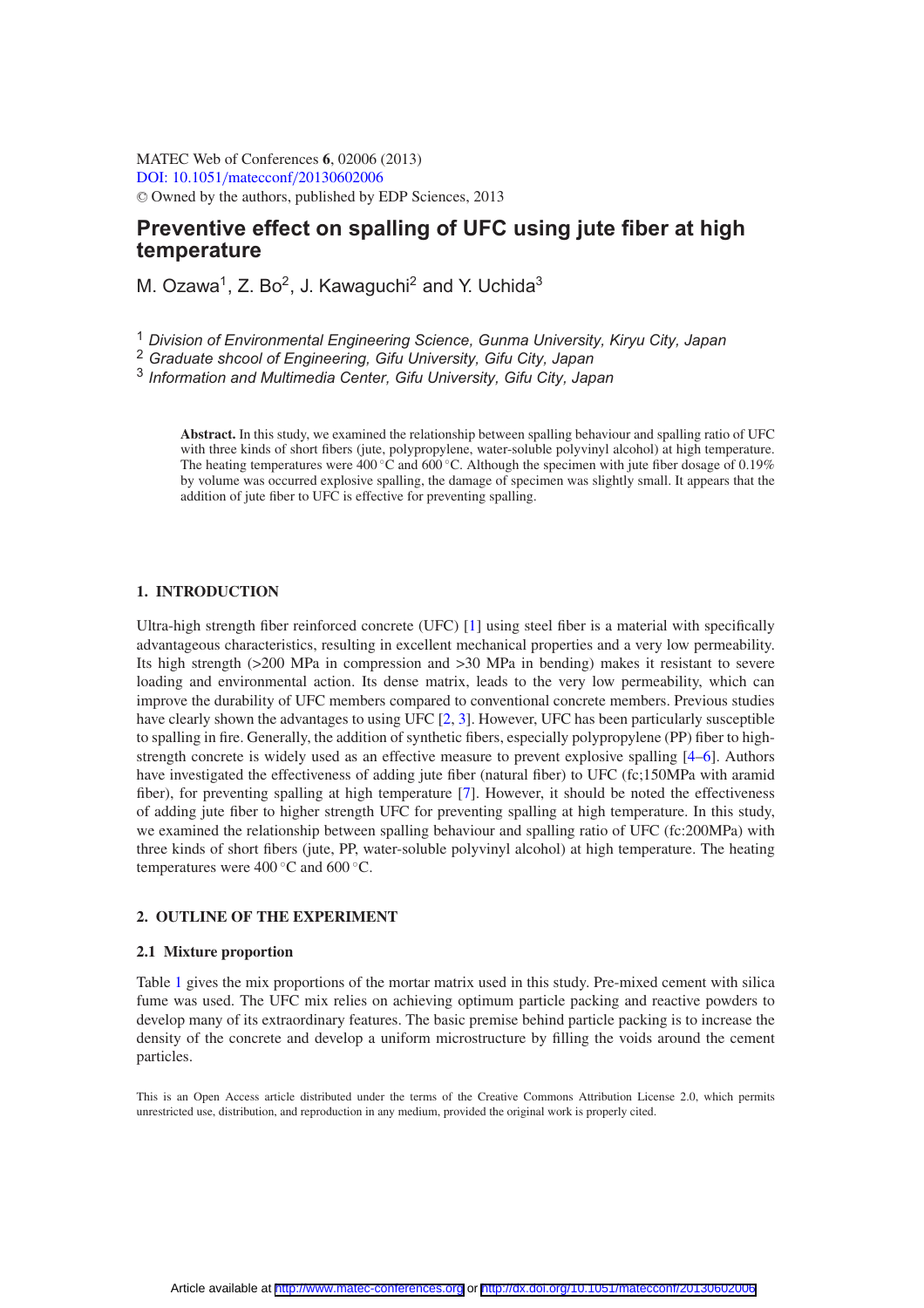### MATEC Web of Conferences

#### <span id="page-1-0"></span>**Table 1.** Mix.

| Unit weight $(kg/m^3)$ |  |     |                                                                               |  |  |  |  |
|------------------------|--|-----|-------------------------------------------------------------------------------|--|--|--|--|
|                        |  |     | Premixed cement   Fine aggregate   Water   Water reducing agent   Steel fiber |  |  |  |  |
| 322                    |  | 180 |                                                                               |  |  |  |  |

#### <span id="page-1-1"></span>**Table 2.** Fibers.

| Type of fiber | Length | Diameter     | Melting point | Density           | note          |  |
|---------------|--------|--------------|---------------|-------------------|---------------|--|
|               | mm     | $\mu$ m      |               | g/cm <sup>3</sup> |               |  |
| Jute          | 12     | $10 \sim 30$ |               | $1.3 - 1.45$      | Carbonization |  |
| <b>WSPVA</b>  | 4.12   |              | $220 - 240$   | 1.3               | Water solving |  |
| PP            | 1 າ    | 42           | 70            | 0.91              | Melting       |  |

<span id="page-1-2"></span>

**Figure 1.** DSC-TGA results (Jute). **Figure 2.** DTA-TGA results (WSPVA).

#### **2.2 Properties of Fibers**

The steel fibers used in this study had a diameter of 0.2 mm and a length of 15 mm. Table [2](#page-1-1) shows the properties of the natural jute fibers and the synthetic WSPVA and PP fibers used (jute fiber addition ratio: 0.19 vol%; length: 12 mm; WSPVA fiber addition ratio: 0.19 vol%; length: 4 mm and 12 mm; PP fiber addition ratio: 0.19 vol% and 1.0vol%; length: 12 mm) [\[7](#page-5-5)]. Photos 1(obtained with a scanning electron microscope (SEM)) show the straw-like structure of the jute fibers. WSPVA fibers have a lower dissolving point (50 °C to 90 °C) than other synthetic types, and also have a lower melting point. These properties have been used for more than 30 years in Japan to improve the permeability of concrete and thereby reduce the likelihood of explosion in castable refractories.

Figure [1](#page-1-2) shows the results of thermal analysis of jute fiber using differential scanning calorimetry (DSC) and thermogravimetric analysis (TGA). The exothermic peak (which represents the amount of heat released from the sample) of the DSC curve for such fibers was observed at a maximum temperature of 360 ◦C. The TGA curve initially exhibits a slight decrease in weight at temperatures below 100 ◦C due to moisture loss, but both curves begin to show de-composure at  $265^{\circ}$ C and  $340^{\circ}$ C. The decomposition temperature for the jute fiber sample at 80% weight loss was 390 ◦C. Figure 2 shows the DSC and TGA results for PP fibers, whose melting, vaporization and burning points were 173 ◦C, 341 ◦C and 447 ◦C, respectively. Higher temperatures reduce their viscosity via the two mechanisms of increased molecular energy and reduced molecular size caused by thermal degradation. Figure [3](#page-2-0) shows the DSC and TGA results for WSPVA fibers, whose melting, vaporization and burning points were 227 ◦C, 246 ◦C and 470 ◦C, respectively.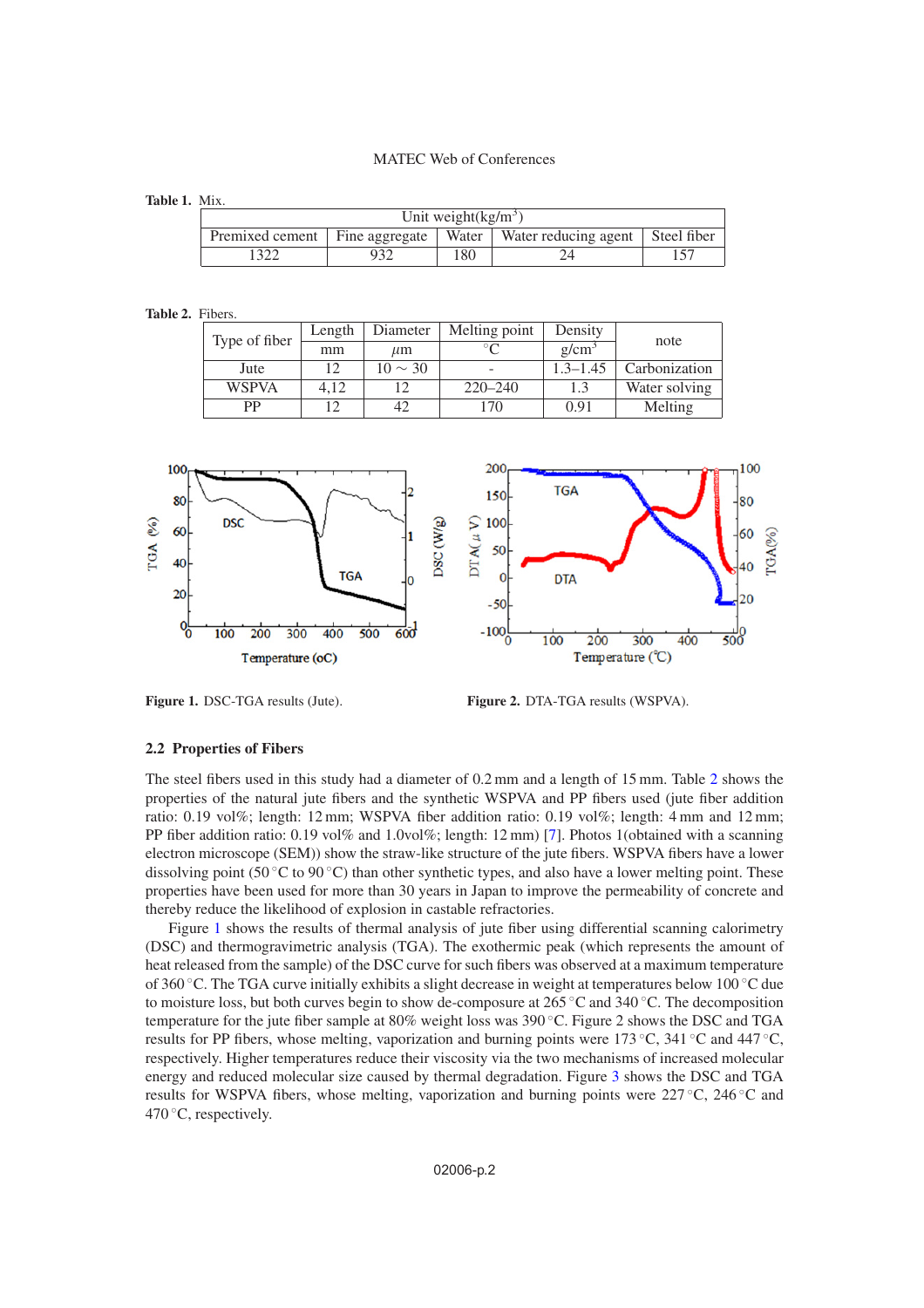# IWCS 2013

<span id="page-2-0"></span>

**Figure 3.** DSC-TGA results (PP). **Figure 4.** Heating history (Strength test).

# **2.3 Mixing and flow test**

The mortar components were placed into a 10-liter Hobart mixer and agitated. Mixing process is belows:

- 1) Add pre-mixed cement, pre-mixed sand, mix for 1 minutes.
- 2) Add water and super plasticizer, mix for 2 minutes, scrape bowl and mix for 5 minutes.
- 3) Add steel fiber and other fibers mix for 4 minutes.

The flowability of the mortar was evaluated in a flow test using a cone mold with dimensions of 70 mm (top diameter)  $\times$ 100 mm (bottom diameter)  $\times$ 60 mm (height). Joggings were not included in the flow test.

# **2.4 Specimen fabrication and curing**

Heating test specimens with 50 mm in diameter and 100 mm in height were used for this study. The concrete was placed in molds and compacted using a table vibrator. The surfaces of the specimens were plastic-wrapped immediately after placement and left for two days in a curing room at  $20^{\circ}$ C. After demolding, steam curing was carried out for two days at a temperature of 90 ◦C.

# **2.5 Heating tests**

Specimens were heated in a muffle furnace with an operating temperature range of  $100\degree\text{C}$  to  $1,150\degree\text{C}$ . The unit used was a 2.5 kW iron-chrome wire heater with a 220V power source.

Figure 4 shows the spalling test's heating times and temperatures, which were 400 ◦C and 30 minutes,  $600\degree$ C and 20 minutes. After being heated, the specimens were allowed to cool naturally. Figure [5](#page-3-0) shows pre-heating after the compressive strength tests. The heating temperatures were  $200\degree\text{C}$ and 400 °C. Heating speed was  $1\degree$ C /min. After being heated, the specimens were allowed to cool naturally.

# **3. RESULTS AND DISCUSSION**

# **3.1 Flowability**

Figure 6 gives the flow test results. The flow value of each mixture was Control: 293 mm, J-0.19: 265 mm, P-0.19: 280 mm, P-1.0: 135 mm, WS-4: 253 mm and WS-12: 211 mm. The flow value of Control mixture without fiber was 293 mm, which was in the target range, but the high contents of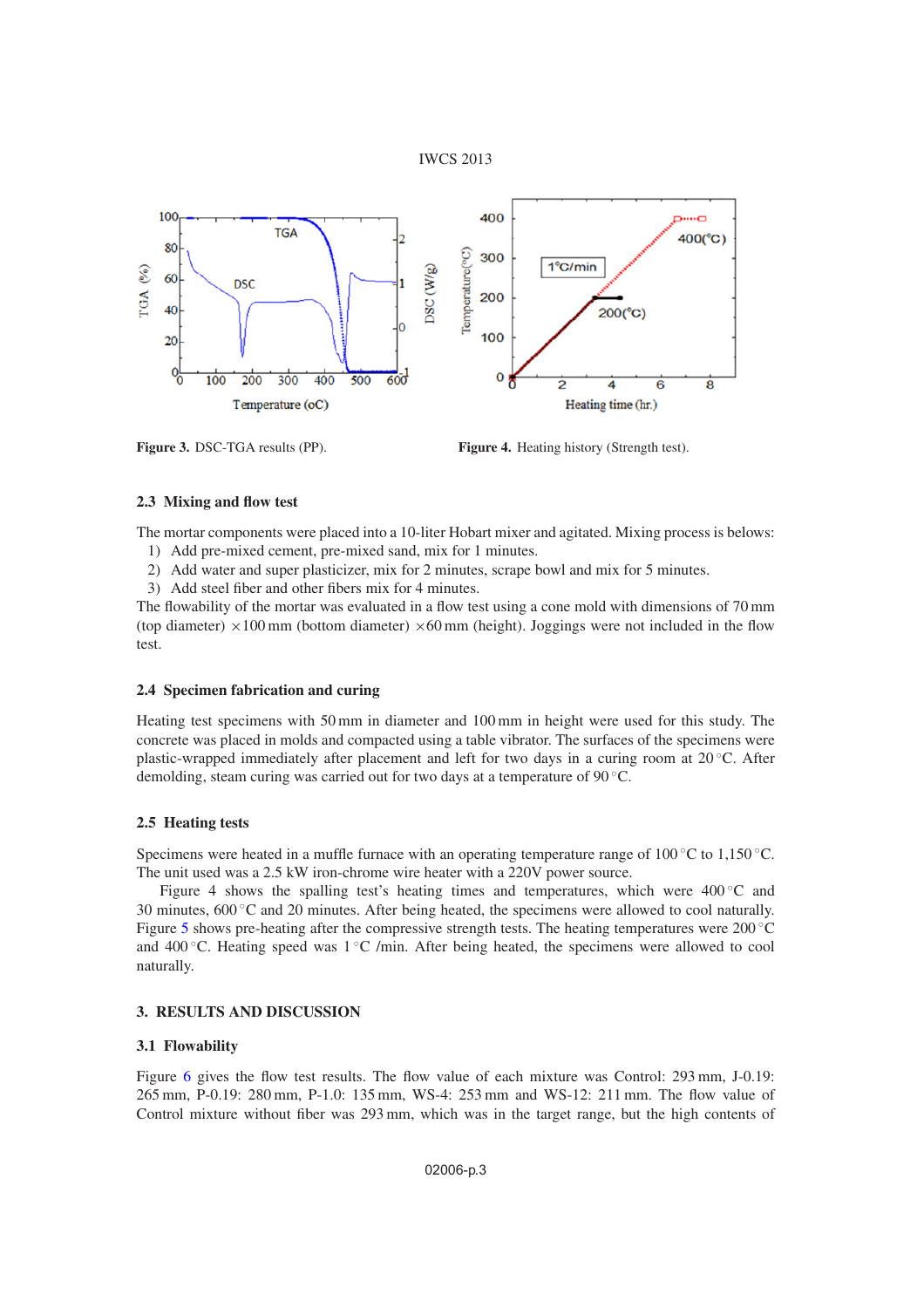MATEC Web of Conferences



<span id="page-3-0"></span>Figure 5. Heating history (spalling test).





fiber notably decreased the flow. Especially, the mixture P- 1.0 had the highest loss of the flow, while the other mixtures with fibers showed relatively better performance.

#### **3.2 Mechanical properties**

Figures 7 shows the compressive strength of harden UFC of Control, P-0.19, J-0.19, WS4-0.19, WS12- 0.19, respectively. The compressive strength of Control specimen without fiber was 228 MPa, which was in the target range. Their results indicate values ranging from 188 MPa to 228 MPa for the specimens before heating test. After heating at 200 ◦C, their strengths became ranging from 227 MPa to 266 MPa without WS12-0.19. It was clear that strength increased in Conrol, P-0.19, J-0.19, WS4-0.19 specimens. Regarding the improved strength after heating at 200 ◦C, it was consider to occur additional hydration of cement. After heating at 400 ◦C, the strength of J-0.19 specimen was 209 MPa.

The strengths could not be measured for other specimens after heating at  $400\degree\text{C}$ , because these specimens were occured to explosive spalling.

# **3.3 Extent of spalling**

Figure 8 shows the extent of spalling in all specimens after the fire tests. Control specimens were more severely damaged at the temperature 400 °C. In the case of specimens with added fibers, it was clear that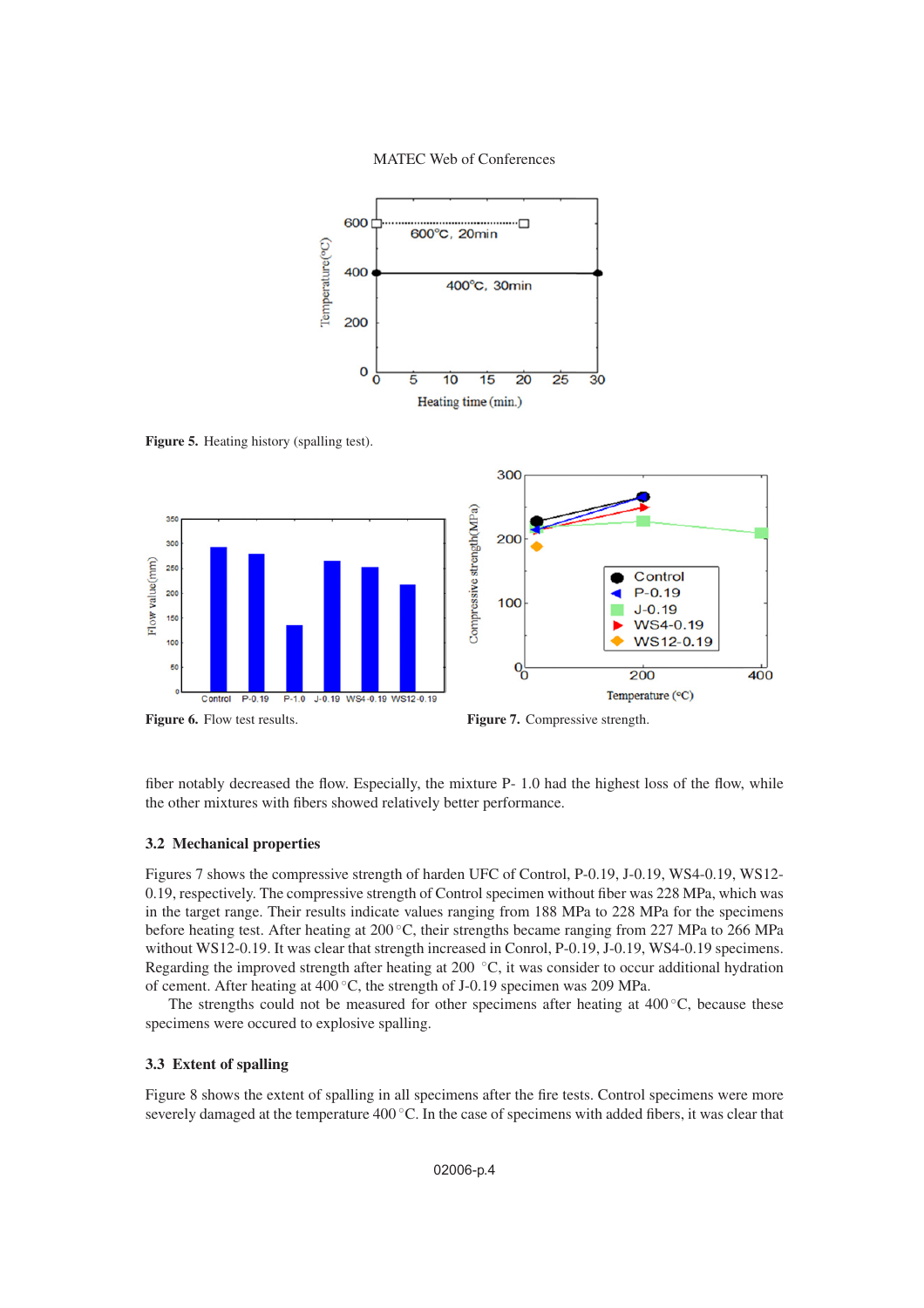

**Table 3.** Extent of spalling.

|                   | Heating Temperature(°C) |  |     |  |  |  |  |
|-------------------|-------------------------|--|-----|--|--|--|--|
| Type of Specimens | 400                     |  | 600 |  |  |  |  |
| Control           |                         |  |     |  |  |  |  |
| $P - 0.19$        |                         |  |     |  |  |  |  |
| $P-1.0$           |                         |  |     |  |  |  |  |
| $J - 0.19$        |                         |  |     |  |  |  |  |
| WS4-0.19          |                         |  |     |  |  |  |  |
| WS12-0.19         |                         |  |     |  |  |  |  |

the spalling tendency decreased. With a heating temperature of 400 ◦C and a heating time of 30 minutes, explosive spalling was observed in Control, P-0.19, WS4-0.19, and WS12-0.19 specimens, but not in the J-0.19 specimen. The extent of spalling in the WS4-0.19 and WS12-0.19 specimens was small. With a heating temperature of 600 ◦C and a heating time of 20 minutes, explosive spalling was observed in all specimens. P-1.0 and WS12-0.19 specimens were severely damaged, while the extent of spalling in the J-0.19 specimens was small. It appears that the addition of jute fiber to UFC is effective for preventing spalling.

# **4. CONCLUSION**

The results obtained by the experiment can be summarized as follows:

1) Control mixture without fiber addition indicated 293 mm in flow value, which was in the target range, but the high contents of fiber notably decreased the flow. Especially, the mixture containing P- 1.0 had the highest loss of the flow, while the others with fibers showed relatively better performance.